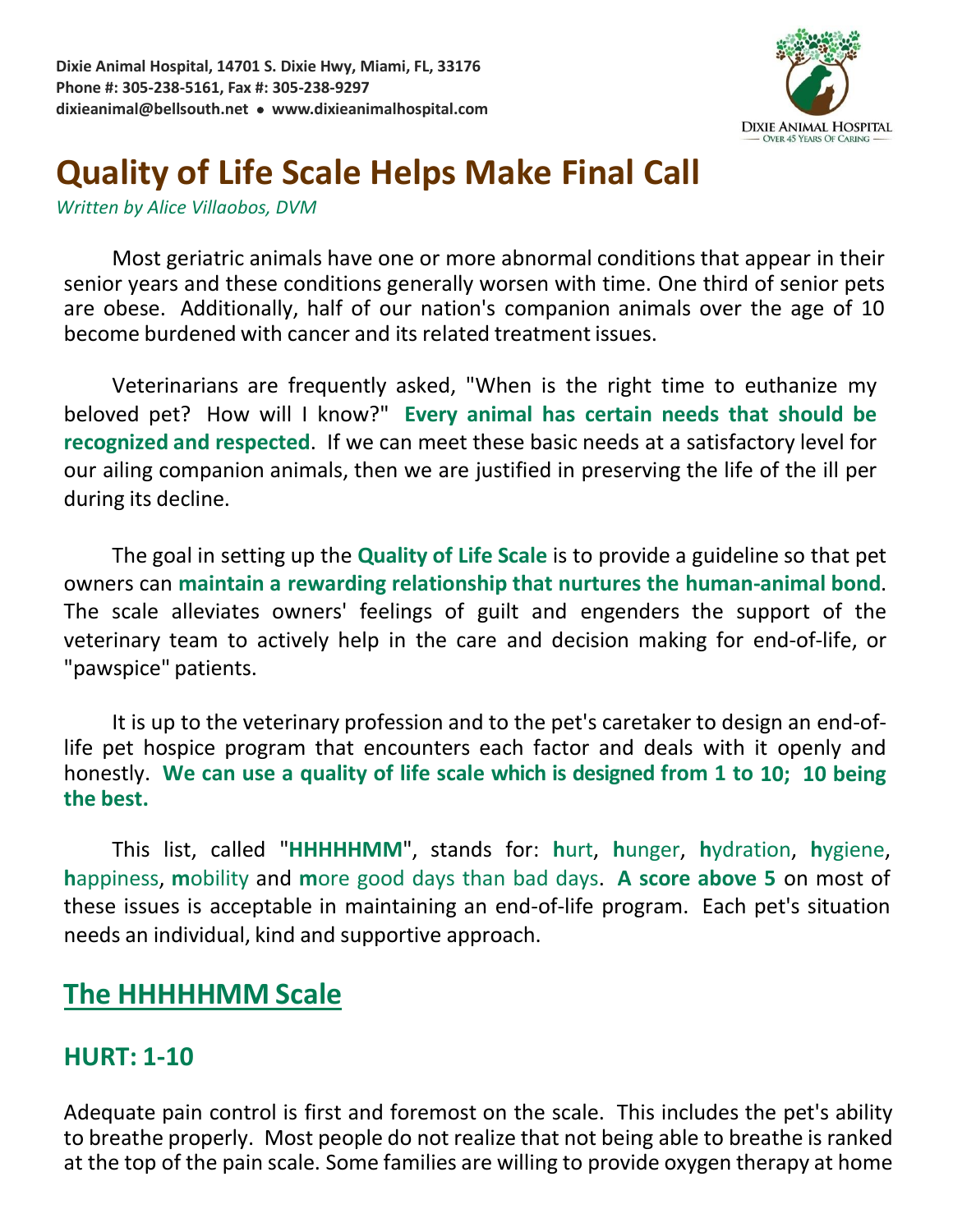for their ailing pets and the veterinarian can prescribe it through a medical supply house. Pain control may include oral, transdermal and injectable medications.

# **HUNGER: 1-10**

If a pet is not receiving adequate nutrition willingly, by hand or force feeding, then consider placing a feeding tube, especially for cats. Malnutrition develops quickly in sick animals when the caretaker is not educated. Instruct owners to use blended or liquid diets to help their best friend maintain proper nutritional and caloric intake.

#### **HYDRATION: 1-10**

Subcutaneous fluids are a wonderful way to supplement the fluid intake of ailing pets. It may take a few sessions for a pet owner to get the hang of this helpful procedure.

#### **HYGIENE: 1-10**

Can the pet be kept brushed and cleaned? Is the coat matted? Is the pet situated properly so that it won't have to lie in its own waste after eliminations? Pets, especially cats with oral cancer, can't keep themselves clean, so they get demoralized quickly.

The odor associated with necrotic oral tumors can be offensive and cause social rejection by family members. Antibiotics help reduce foul-smelling infections and using a sponge dampened with a very dilute solution of lemon juice and hydrogen peroxide (to mimic the gentle stroking action on of a "mothers tongue on the face and paws and legs) helps soothe and clean cats' fur. Dogs enjoy this too.

#### **HAPPINESS: 1-10**

Is the pet able to experience any joy or mental stimulation? It is easy to see that our pets communicate with their eyes. They know what is going on.

Is the ailing pet willing to interact with the family and be responsive to things going on around him? Is the aging cat able to purr and enjoy being on the bed or in one's lap? Is there a response to a bit of catnip? Can the cat bat at toys or look at and follow a laser light?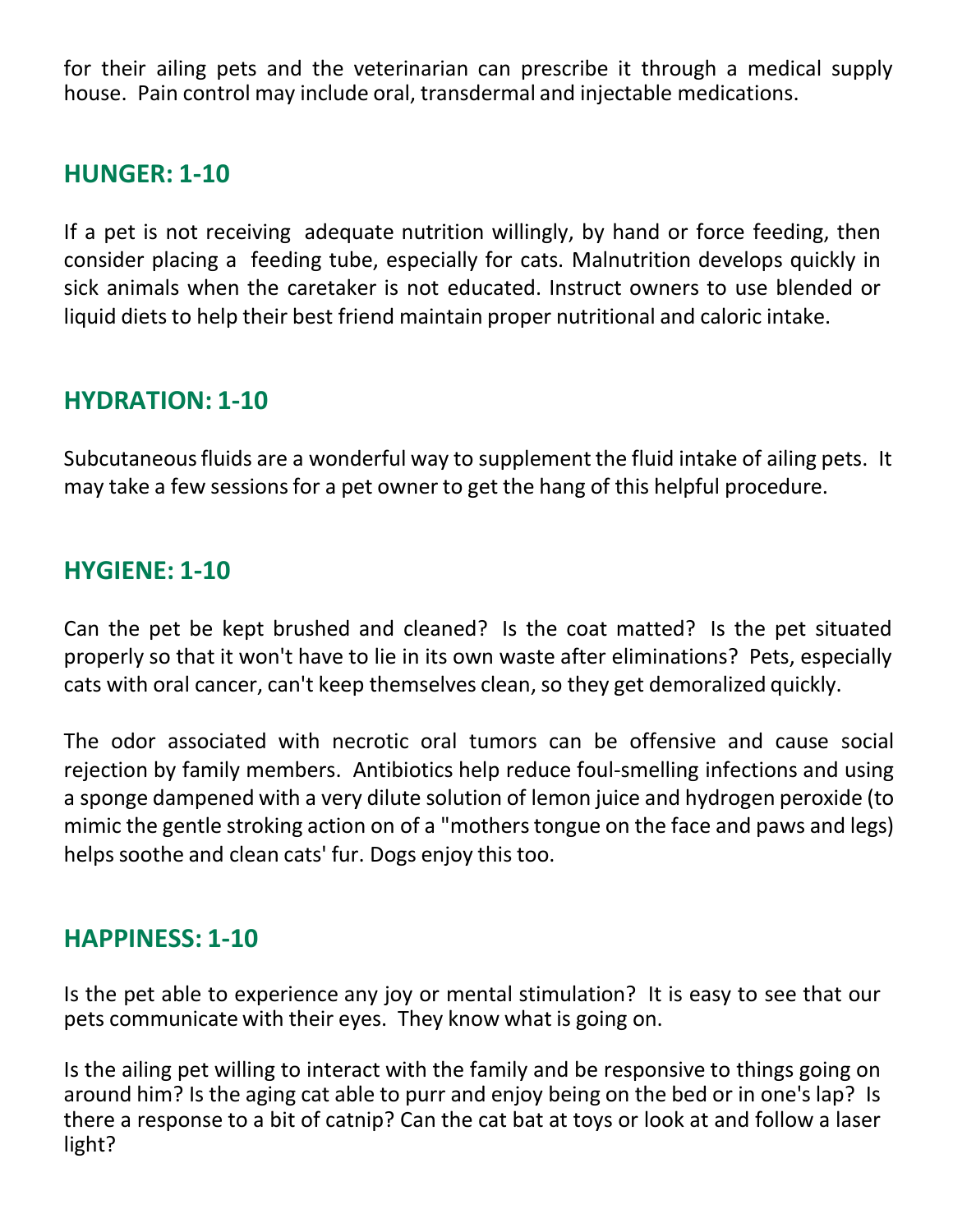Can the ailing pet enjoy the upbeat greetings and petting of loving family members? Can the pet's bed be moved close to the family's activities and not left in an isolated or neglected area? Is the pet depressed, lonely, anxious, bored or afraid?

# **MOBILITY: 1-10**

Ask if the pet is able to move around on its own or with help in order to satisfy its desires. Does the pet feel like going out for a walk? Is the pet showing central nervous system problems, seizures or stumbling? Can the pet be taken outdoors or helped into the litter box to eliminate with assistance? Will a harness, sling or cart be helpful? Is medication helping?

The answer to the mobility question has variable scenarios. I have met some utilitarian pet owners who are too rigid in the mobility area. For instance, they regretfully but willingly sacrifice their pet's life rather than elect amputation of a limb. Some pet owners have the honest yet teleological feeling that amputation is mutilation and not fair to the pet. Instead, they allow the pet to bear a painful limb for months before euthanasia.

Then there are cases like Krash, a 12-year-old, male 90-pound, Golden Retriever, in Orange County, California. Krash's mobility was already borderline when he entered our pawspice program with osteosarcoma of his left distal radius. His history precluded amputation because of severe degenerative myelitis, (some dogs have had a previous bilateral knee surgery) and hip dysplasia. Krash wears a splint to offset a pathological fracture.

The mobility scale can be variable from 1 to 10. The need for mobility seems dependent on the species and breed. Cats and small lap dogs can and do enjoy life with much less mobility than large and giant-breed dogs.

If the pet is compromised and is only able to lie in bed, is there a schedule to change the position of the pet and rotate the body as often as every 2 hours? Atelectasis and decubital ulcers must be avoided. The nursing care of large immobile dogs is very demanding.

Is the bedding material soft enough? Can an egg crate mattress be used and set up properly to avoid decubital ulcers? Is there a role for a pet mobility cart or an Evans standing cart? These items really make a difference in the quality of life for the pet that has limited mobility yet is alert and responsive.